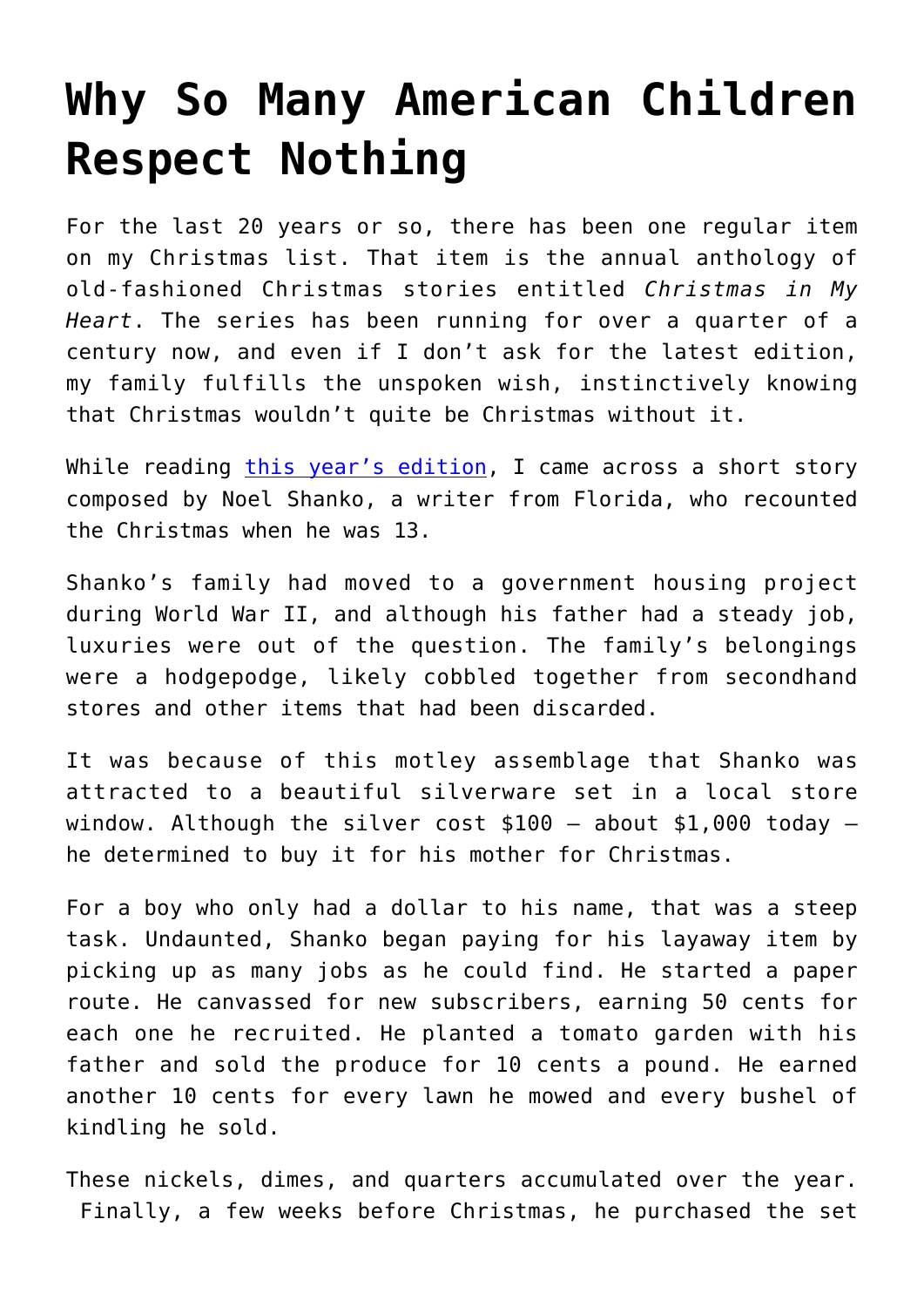and brought home the precious package. And then Christmas finally came.

*"On Christmas morning, I was up early. It was my job to hand out the presents, and naturally I saved 'my' silverware for last. Then the time came – I pulled out that chest from under the tree and said, 'Mamma, this is for you.' I watched as she unwrapped that gift and lifted the lid. The only words that I can use to describe Mother's face are amazement, disbelief, and parental pride. Tears ran down her cheeks as she hugged and kissed me again and again. In years to come, as a father and grandfather, I have come to more fully understand how overwhelmed she must have felt."*

After reading this story, it's hard not to ponder the difference between being a kid in the 1940s and one today. For starters, many kids would likely not even notice a set of silverware in a shop window. Extracurricular activities and digital toys regularly keep many children preoccupied. These same activities often prevent them from going out and getting an after-school or summer job.

But there's one major factor which underlies all of these things, namely, the respect and honor for parents. As Shanko implies in an earlier part of the story, his parents were not able to give him a lot in terms of worldly goods.

What they did give him, however, was character. They instilled discipline through their own example, working selflessly sideby-side with their children, not allowing them to give in when the going got tough. In all likelihood, it was this discipline and hard work which planted the desire for Shanko to express such an overwhelming outpouring of love to his mother through his gift.

While there are still some loyal, respectful kids out there who honor their parents in a similar way, I think it's safe to say that such respect is rare.